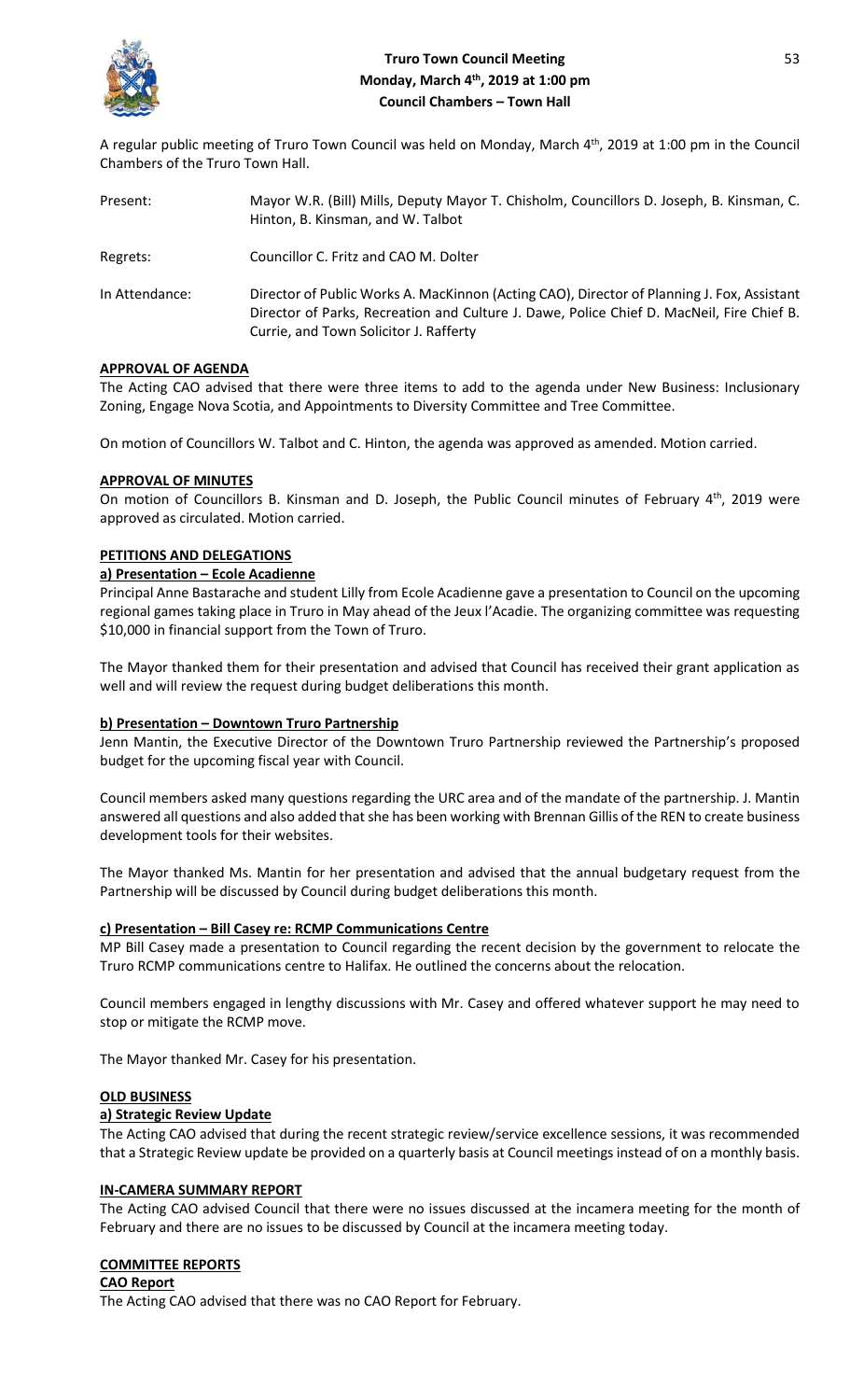## **Corporate Services Report**

The Corporate Services report for the month of February was presented to Council.

On motion of Councillors C. Hinton and B. Kinsman, it was moved that the Corporate Servicesreport for the month of February, 2019 be approved as presented. Motion carried.

# **Fire Report**

The Fire Report for the month of February was presented to Council.

On motion of Councillor C. Hinton and Deputy Mayor T. Chisholm, it was moved that the Fire Report for the month of February, 2019 be approved as presented. Motion carried.

### **Planning and Development Report**

The Planning and Development report for the month of February was presented to Council.

Councillor C. Hinton noted that 87 Park Street is still boarded up and reviewed the section of the Municipal Government Act regarding dangerous and unsightly premises and stated that it seemed applicable to this property and asked if the Town could take action.

The Director of Planning advised that at the present time, 87 Park Street is not in violation of any Town Bylaws and therefore currently the Town cannot take any further legal action. He stated that the Town's Building Inspector and Bylaw Officer regularly attend the site to ensure it is secure and that there are no safety issues.

The Mayor asked the Town Solicitor if the Town has any recourse with regards to further action for 87 Park Street.

The Town Solicitor stated that if Council wished to refer the matter to legal to investigate for implications and possibilities, their offices could do that. Council agreed to have the Town Solicitor investigate.

On motion of Councillors W. Talbot and C. Hinton, it was moved that the Planning and Development report for the month of February, 2019 be approved as presented. Motion carried.

## **Police Report**

The Police Report for the month of February was presented to Council.

On motion of Councillors D. Joseph and W. Talbot, it was moved that the Police Report for the month of February, 2019 be accepted as presented. Motion carried.

# **Public Works Report**

The Public Works report for the month of February was presented to Council.

Councillor C. Hinton advised that it has been brought to her attention that there are currently no street lights at the top of Burnyeat Street.

The Director of Public Works advised that last summer, the Town asked Nova Scotia Power to provide a quote for installation of a line of poles and street lights at the top of Burnyeat Street. He noted that that portion of Burnyeat Street was built with the power line poles behind the homes which poses a lot of issues during wind storms. The Director advised that he was provided with a rough quote at the time, but Nova Scotia Power has been in contact with him since as they are looking into the possibility of installing poles in the front of the homes with services running to the homes, instead of from the back. Nova Scotia Power has suggested a cost share project where the Town covers the cost of what the smaller poles and street lights would be, and Nova Scotia Power covers the remaining cost for taller poles and changing of services. He stated that he expected to have the cost amounts back in time for Council to review during budget deliberations.

Councillor W. Talbot stated that he is aware that the department is working on an asset management process and asked if it was possible for a presentation at the next Committee of the Whole meeting.

The Director of Public Works advised that he would look into this and advise Council as to when a presentation would be available.

On motion of Deputy Mayor T. Chisholm and Councillor C. Hinton, it was moved that the Public Works Report for the month of February, 2019 be accepted as presented. Motion carried.

### **Parks, Recreation and Culture Report**

The Parks, Recreation and Culture Report for the month of February was presented to Council.